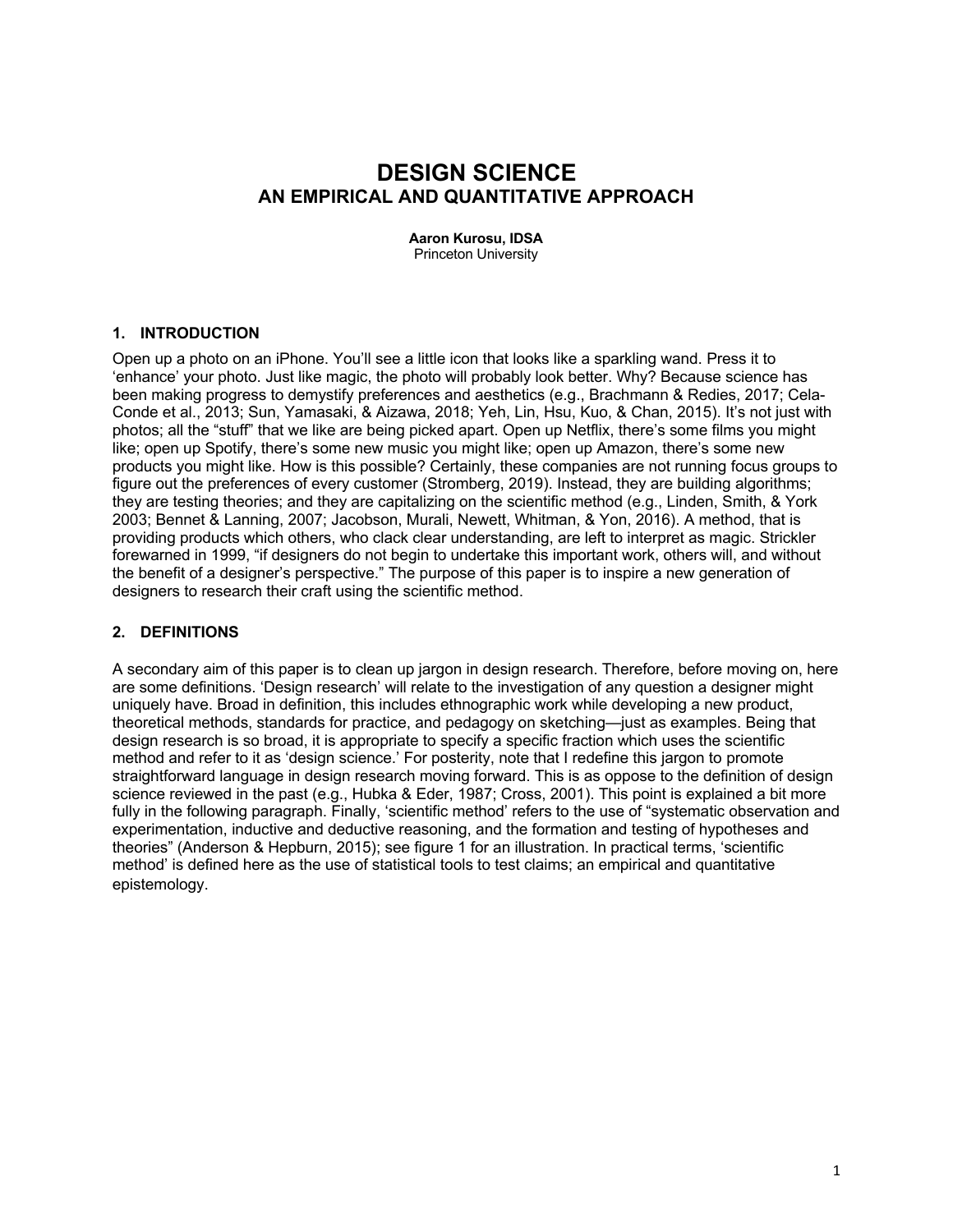

Figure 1. A visual representation of how the scientific method can help build knowledge in design science. Using statistics, intuitions can be rigorously tested. The results of which contribute to refined theories, which in turn can lead to new insights. (A conceptual reproduction of figure 1.1 in Cash, Stanković, & Štorga, 2016).

#### **3. HISTORICAL BACKGROUND**

The relationship design has had with the scientific method in the past is convoluted. In 1957 Buckminster Fuller redefined science for many designers. He claimed that design was a different kind of scientific discipline, yet nonetheless scientific simply because it attempts "to set in order the facts of experience" (Fuller, 1957). This definition is obviously insufficient because, by this logic, many pseudosciences, such as astrology or physiognomy, could be considered a science. Thus, the design science of the past is a misnomer because it lacks the same scientific method shared amongst other scientific disciplines. In order for design science to be appropriately named and actually produce scientific evidence, empirical and quantitative tools, such as statistics, must be used in research (for an analogous argument, see Marshall, 2012). There was a notable attempt made in 1972 to explore this possibility (Davis & Gristwood, 2016). The Royal College of Art opened the Department of Design Research, with Professor Bruce Archer at its helm. Unfortunately, the hope that the scientific method could be useful to understand the designer's practice waned (e.g., Archer, 1979), and the department closed in 1984. Today, a rigorous use of the scientific method to evidence claims is largely absent across published design research (Cash, Stanković, & Štorga, 2016; Norman, 2010). Perhaps this is why over 80% of new products fail at launch (Broadbent, 2004).

## **4. GETTING STARTED**

By conducting tests and through replication, design science can begin to build an understanding of preferences, aesthetics, and other human factors. To get started, design scientists can draw from the methods developed in scientific disciplines such as psychology (Archer, 1968; Bayazit, 2004; Robinson, 2016). Other germane disciplines include human computer interaction, consumer psychology, cognitive science, human factors, and ergonomics. One important concept to understand when studying abstract concepts is the notion of 'operationalization.' Psychological concepts, such as an impression of beauty,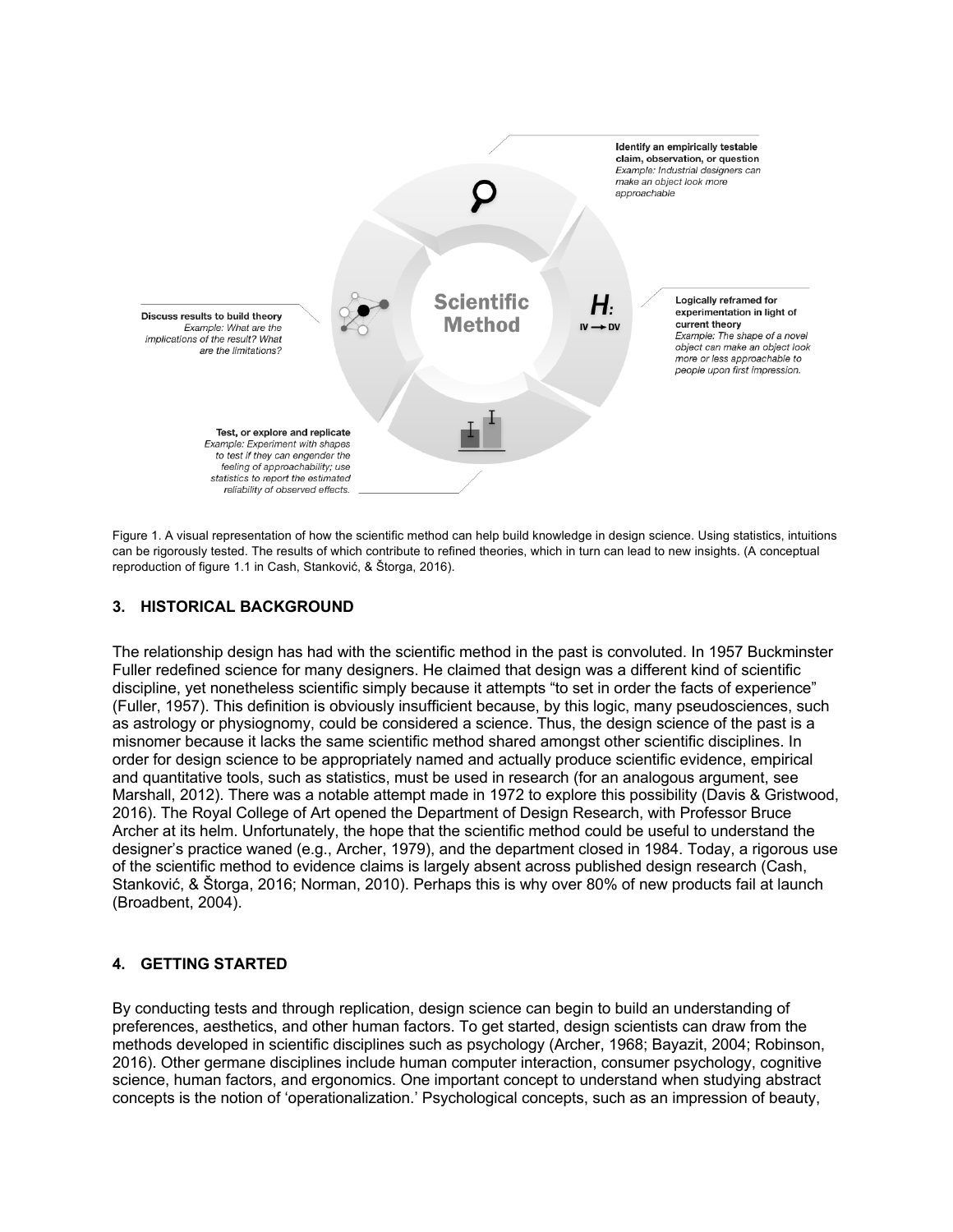needs a rational method for measurement. The process of quantification is called 'operationalization.' To measure beauty, for example, previous researchers have operationally defined it as: looking time (e.g., Cacchione, Möhring, & Bertin, 2011); pupil dilation (e.g., Alvarez, Winner, Hawley-Dolan, & Snapper, 2015); reaction time (e.g., Rolke, Stepper, Seibold, & Hein, 2019); a self-report measurement on a scale from 1, not at all beautiful, to 9, extremely beautiful (e.g., Kurosu & Todorov, 2017); a self-report measurement using the distance between one's index and middle fingers (Brielmann & Pelli, 2017); and patterns of brain activity (e.g., Cattaneo et al., 2014; Yeh, Lin, Hsu, Kuo, & Chan, 2015). With operationalization experiments can be conducted and the benefits of doing a quantitative statistical analysis includes greater precision in estimating the relationships between concepts and more reliable predictions.

## **5. NOTABLE EXAMPLES IN EXISTING RESEARCH**

There exist some notable examples of scientific research designers today could take inspiration from. Take 'design thinking' for example. One of the few empirical studies examining it, found evidence that it may be able to improve a person's creativity (Ohly, Plückthun, & Kissel, 2017). To show this, they administered a creativity test before and after a design thinking program. Then they used statistics to determine if the creativity scores were significantly higher (relative to random chance) at the end of semester. They found that the average creativity score was not higher after the program. However, if a student was satisfied with the team they worked with, they were significantly likely to report being more creative after taking the design thinking program. This complex relationship between concepts, otherwise known as an 'interaction effect' in psychology, is an example of the kind of precise insight design scientists can gain from incorporating statistics into their research.

Another topic designers may be interested in researching scientifically is aesthetics. With color, there is the ecological valence theory which theorizes that people's preferences for colors are linked to their preferences for the objects they readily associate with the color (Palmer & Schloss, 2010). In other words, if green is your favorite color, it might be because you think favorably about the things you associate with green. With taste, there is interesting multi-sensory research being conducted by Charles Spence at Oxford University. For example, it has been shown that rounder typefaces make food taste sweeter (Velasco et al., 2017). With shapes, people generally prefer curved-contours over angular-contours (Gómez-Puerto et al., 2017). Recently (2018), Che, Sun, Gallardo, and Nadal published a review of the scientific evidence supporting cross-cultural aesthetic properties and it includes concepts such as symmetry, proportion, and contrast.

## **6. FUTURE RESEARCH**

If you are unsatisfied with the current level of understand scientists have about aesthetics, be excited about your potential opportunity to contribute a scientific fact! A notable study by Kurosu and Todorov in 2017, laid groundwork designers can use to scientifically understand aesthetics. How they accomplished this was by developing rigorous empirical evidence for the claim that shapes can elicit different kinds of impressions. Imagine, for example, that you are designing an object that looks approachable. You may also be surprised to know that until that study was published, there existed no rigorous scientific evidence to support the claim that you could accomplish such a task. Kurosu and Todorov provides a framework for studying the relationships between impressions and shapes. Therefore, if you have an idea for why certain shapes look approachable, the paper outlines two important measurements you must consider: consistency and consensus. Consistency means that people hold onto their impression over time, and consensus means that multiple people share the same impression. Without consistency in a behavior, the impressions being generated are likely arbitrary. Without consensus across people, it's likely that the impressions being generated are idiosyncratic or varies culturally. Future designer researchers should test their intuition and look for the boundaries of consensus and submit a contribution to science. With time, design scientists can build a corpus of knowledge. Imagine if you were in design school and you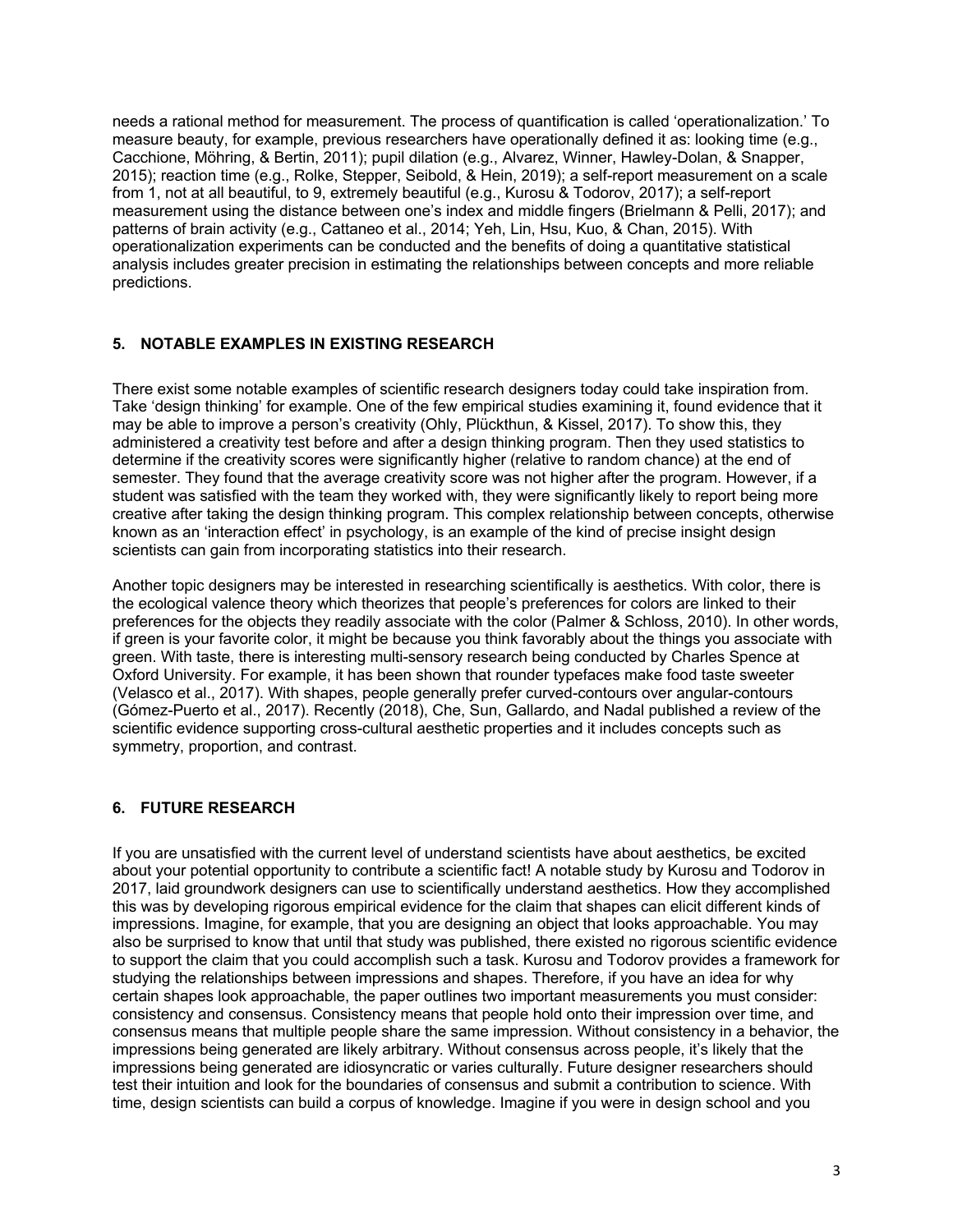had a book that was filled with information about how certain shapes elicited different impressions across different cultures? Imagine if you were in an executive meeting and you pitched a product design that you knew would seem approachable for 95% of your target users?

#### **7. CONCLUSION**

In conclusion, the designers of the future could benefit from the advent of an empirical and quantitative design science. In a study by Maya and Gomez (2015), hundreds of pedagogical methods in design were analyzed and amongst the 13 different categories none included the scientific method. Design educators today are therefore encouraged to introduce the scientific method into their curriculum. By providing students statistical tools, they will be given a chance to understand their craft beyond what is currently taught; e.g., notions of affordances, product semantics, and gestalt principles (e.g., Shankwiler & Schaar, 2008). Furthermore, familiarizing industrial designers with scientific discourse could help them collaborate with artificial intelligence researchers, marketers, and human factors researchers. Which could also help designers find the ergonomics literature a more useful resource for their practice (for an overview of the problem, see Goodman, Langdon, & Clarkson, 2007). As designers start to learn the common language of other scientific disciplines, the legitimacy of a design expertise may become more readily apparent (for a characterization of the problem, see Briede, Cabello, Cartes, & Vargas, 2014).

To be clear, while the focus of this paper has been on quantitative design research. This isn't to say that qualitative research should be discontinued. After all, storytelling is a proven tool for bridging understanding (Nguyen, Vanderwal, & Hasson, 2018), and remembering particular details (McGregor & Holmes, 1999). As a discipline, the stories designers tell each other has been how they've learned from each other (Howard & Gray 2014)—that is, aside from learning through years of personal experience (Lawson 2004). Furthermore, storytelling is a powerful tool in the product development process (e.g., Beckman & Barry, 2009). Nevertheless, the purpose of this paper was to encourage another form of learning in the industrial design discipline. With the scientific method, designers can test and share true insights to grow the standard level of talent.

#### **REFERENCES**

Alvarez, S. A., Winner, E., Hawley-Dolan, A., & Snapper, L. (2015). What gaze fixation and pupil dilation can tell us about perceived differences between abstract art by artists versus by children and animals, Perception, 44, 1310-1331.

Andersen, H. & Hepburn, B. (2016). Scientific Method. In The Stanford Encyclopedia of Philosophy. Retrieved from https://plato.stanford.edu/archives/sum2016/entries/scientific-method/

Archer, L. B. (1968). The structure of design processes (Unpublished doctoral dissertation). Royal College of Art, London.

Archer, B. (1979). Design as a discipline. Design Studies, 1, 17-20.

Bayazit, N. (2004). Investigating Design: A review of forty years of design research. Design Issues, 20, 16-29.

Beckman, S. L. & Barry, M. (2009). Design and innovation through storytelling. International Journal of Innovating Science, 1, 151- 160.

Bennett, J. & Lanning, S. (2007). The Netflix prize. KDDCup'07, 3-6.

Brachmann, A. & Redies, C. (2017). Computational and experimental approaches to visual aesthetics. Frontiers in Computational Neuroscience, 11, 1-17.

Briede, J. C., Cabello, M. M., Cartes, J. S., & Vargas, G. M. (2014). Phantom discipline? A preliminary study of incorporation of industrial design in the regional manufacturing industry of Biobío, Chile. diNordDesign, 193-202.

Brielmann, A. A. & Pelli, D. G. (2017). Beauty requires thought. Current Biology, 27, 1-8.

Broadbent, J. (2004). A Future for Design Science? Chaoyang Journal of Design, 5, 27-42.

Cacchione, T., Möhring, W., & Bertin, E. (2011). What is it about Picasso? Infants' categorical and discriminatory abilities in visual arts. Psychology of Aesthetics, Creativity, and the Arts, 5, 370-378.